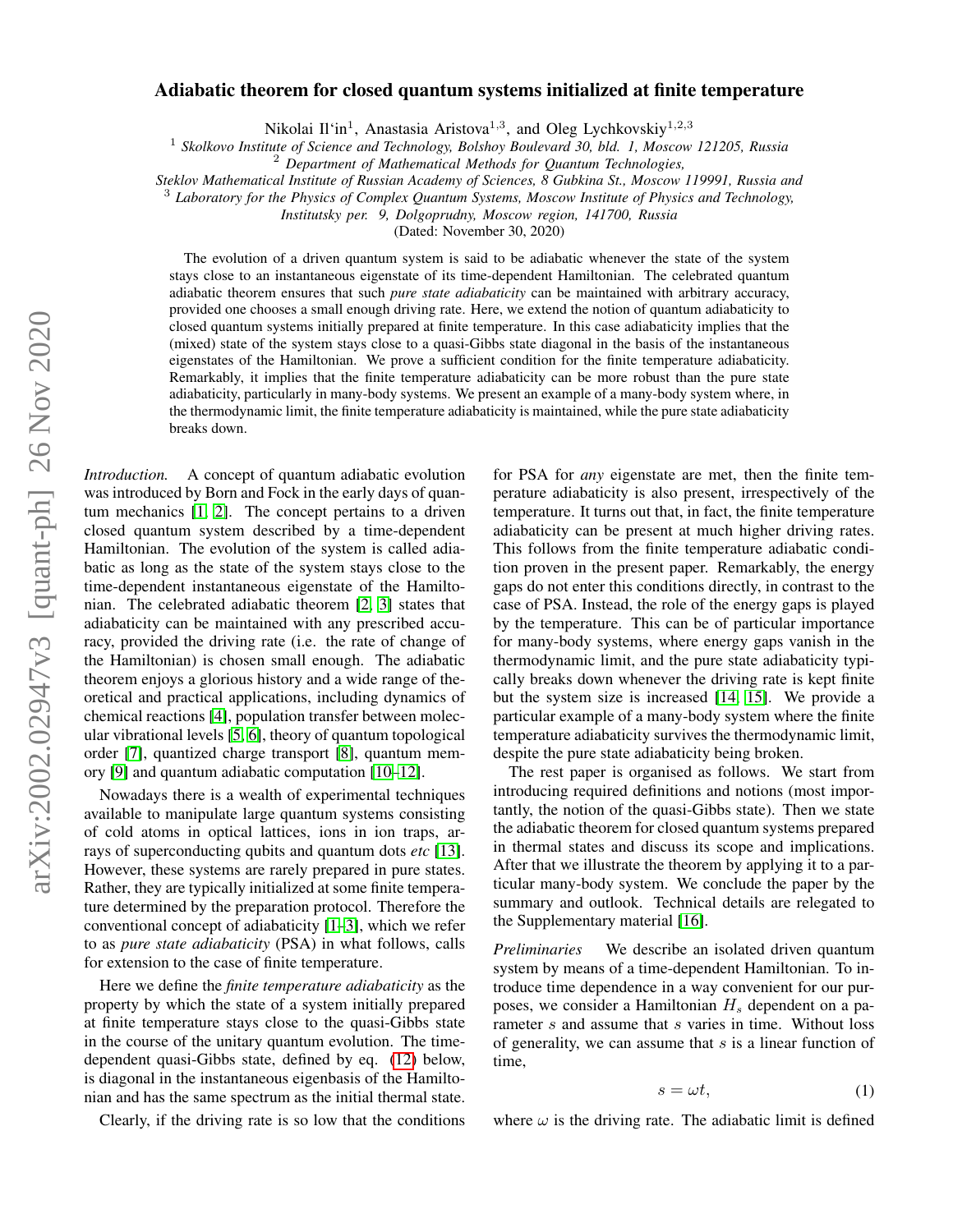as

<span id="page-1-8"></span>
$$
\omega \to 0, \qquad t \to \infty, \qquad \omega t = \text{const} > 0. \tag{2}
$$

Let  $E_s^n$  and  $\Phi_s^n$  be respectively eigenenergies and eigenvectors of  $H_s$ ,

<span id="page-1-11"></span>
$$
H_s \Phi_s^n = E_s^n \Phi_s^n, \quad n = 1, 2, ..., d,
$$
 (3)

where  $d$  is the dimension of the Hilbert space. We assume that  $E_s^n$  and  $\Phi_s^n$  are continuously differentiable in s.

Importantly,  $H_s$  can be represented as

<span id="page-1-12"></span>
$$
H_s = U_s \widetilde{H}_s U_s^{\dagger},\tag{4}
$$

where  $U_s$  is a continuously differentiable unitary operator,<sup>[1](#page-1-1)</sup>  $U_0 = 1$ , and  $H_s$  is an auxiliary operator with the same eigenvalues as  $H_s$  and the same eigenvectors as  $H_0$ ,

$$
\widetilde{H}_s = \sum_n E_s^n \, |n\rangle\langle n|,\tag{5}
$$

where  $|n\rangle \equiv \Phi_0^n$ . Note that time dependence enters  $H_s$ only through  $E_s^n$ . An important object in our study is the operator

<span id="page-1-2"></span>
$$
V_s \equiv -iU_s^{\dagger} \,\partial_s U_s. \tag{6}
$$

To characterize the spectrum, we define

<span id="page-1-5"></span>
$$
\frac{1}{\mu_s} = \max_n \left| \frac{E_0^{n+1} - E_0^n}{E_s^{n+1} - E_s^n} \right| \tag{7}
$$

and

<span id="page-1-6"></span>
$$
\nu_s = \max_n |\partial_s \ln(E_s^{n+1} - E_s^n)|. \tag{8}
$$

Often the spectrum of the driven Hamiltonian does not change with time, which we refer to as *isospectral driving*. In this case  $H_s = H_0$ ,  $\mu_s$  do not actually depend on s, and  $\nu_s$  is identically zero. A particular simple instance of the isospectral driving is the *uniform* isospectral driving with

<span id="page-1-10"></span>
$$
H_s = e^{isV} H_0 e^{-isV}.
$$
 (9)

Here V coincides with  $V<sub>s</sub>$  defined by eq. [\(6\)](#page-1-2).

The state of the system  $\rho_t$  satisfies the von Neumann equation

<span id="page-1-3"></span>
$$
i\partial_t \rho_t = [H_{\omega t}, \rho_t]. \tag{10}
$$

We assume that at  $t = 0$  the system is initialized in a thermal state,

<span id="page-1-4"></span>
$$
\rho_0 = e^{-\beta H_0} / Z_0, \quad Z_0 \equiv \text{tr} \, e^{-\beta H_0}, \quad (11)
$$

 $\beta$  being the inverse temperature.

If the system were prepared in an eigenstate (in particular, in the ground state, i.e. "at zero temperature"), the adiabatic theorem [\[2,](#page-3-1) [3,](#page-3-2) [11\]](#page-3-15) would imply that for any given s one can choose sufficiently small  $\omega$  so that the state of the system at a (large) time  $t = s/\omega$  is close (within a given error margin) to the corresponding instantaneous eigenstate. This is what we refer to as pure state adiabaticity (PSA).

When we turn to the case of finite temperatures, the first question we have to address is what state one should compare the dynamical state  $\rho_t$  with. If the conditions for PSA are met for any eigenstate, then  $\rho_t$  stays close to the *quasi*-*Gibbs* state given by (see also a recent ref. [\[17\]](#page-3-16))

<span id="page-1-0"></span>
$$
\theta_t^{\beta} \equiv Z_0^{-1} \sum_n e^{-\beta E_0^n} |\Phi_{\omega t}^n\rangle \langle \Phi_{\omega t}^n|.
$$
 (12)

We will prove that, in fact, this is also the case under different (and, generally, less stringent) conditions that those for PSA.

It should be emphasized that the quasi-Gibbs state [\(12\)](#page-1-0) is diagonal in the time-dependent instantaneous eigenbasis of the Hamiltonian, but its spectrum does not change with time and coincides with the spectrum of the initial Gibbs state. The latter feature emerges because the spectrum of the density matrix  $\rho_t$  cannot be changed by the unitary evolution [\(10\)](#page-1-3). For this reason the quasi-Gibbs state [\(12\)](#page-1-0) is, in general, different from the instantaneous Gibbs state  $\rho_t^{\beta} \equiv e^{-\beta H_{\omega t}} / \text{tr } e^{-\beta H_{\omega t}}$ , whose spectrum varies with time.

In what follows we will need to quantify the difference between two mixed quantum states. To this end, we employ the trace distance

$$
D_{\rm tr}(\rho_1, \rho_2) \equiv (1/2) \, {\rm tr} |\rho_2 - \rho_1|,\tag{13}
$$

which is known to have a straightforward operational meaning [\[18–](#page-3-17)[21\]](#page-3-18).

*Adiabatic theorem for finite temperatures.* Now we are in a position to state the following

Theorem: The trace distance between the dynamical state of the system  $\rho_t$  (initialized in the Gibbs state [\(11\)](#page-1-4) and evolving according to the von Neumann equation [\(10\)](#page-1-3)) and the quasi-Gibbs state  $\theta_t^{\beta}$  (defined by eq. [\(12\)](#page-1-0)) is bounded from above by

<span id="page-1-9"></span>
$$
D_{\text{tr}}\left(\rho_t, \theta_t^{\beta}\right) \leq \sqrt{\sqrt{2}\omega\beta} \left(\frac{1}{\mu_{\omega t}} \|V_{\omega t}\| + \int_0^{\omega t} \frac{1}{\mu_{s'}} \|\partial_{s'} V_{s'}\| ds' + \int_0^{\omega t} \frac{\nu_{s'}}{\mu_{s'}} \|V_{s'}\| ds' + \sqrt{2} \int_0^{\omega t} \frac{1}{\mu_{s'}} \|V_{s'}\|^2 ds' \right)
$$
\n(14)

Here  $V_s$ ,  $\mu_s$  and  $\nu_s$  are defined according to eqs. [\(6\)](#page-1-2), [\(7\)](#page-1-5) and [\(8\)](#page-1-6), respectively, and  $\|\ldots\|$  refers to the operator norm.[2](#page-1-7)

<span id="page-1-1"></span><sup>&</sup>lt;sup>1</sup> Note that  $U_s$  is *not* an evolution operator.

<span id="page-1-7"></span><sup>&</sup>lt;sup>2</sup> For our purposes, the operator norm  $\|\ldots\|$  can be defined as the maximum among absolute values of eigenvalues of the corresponding operator.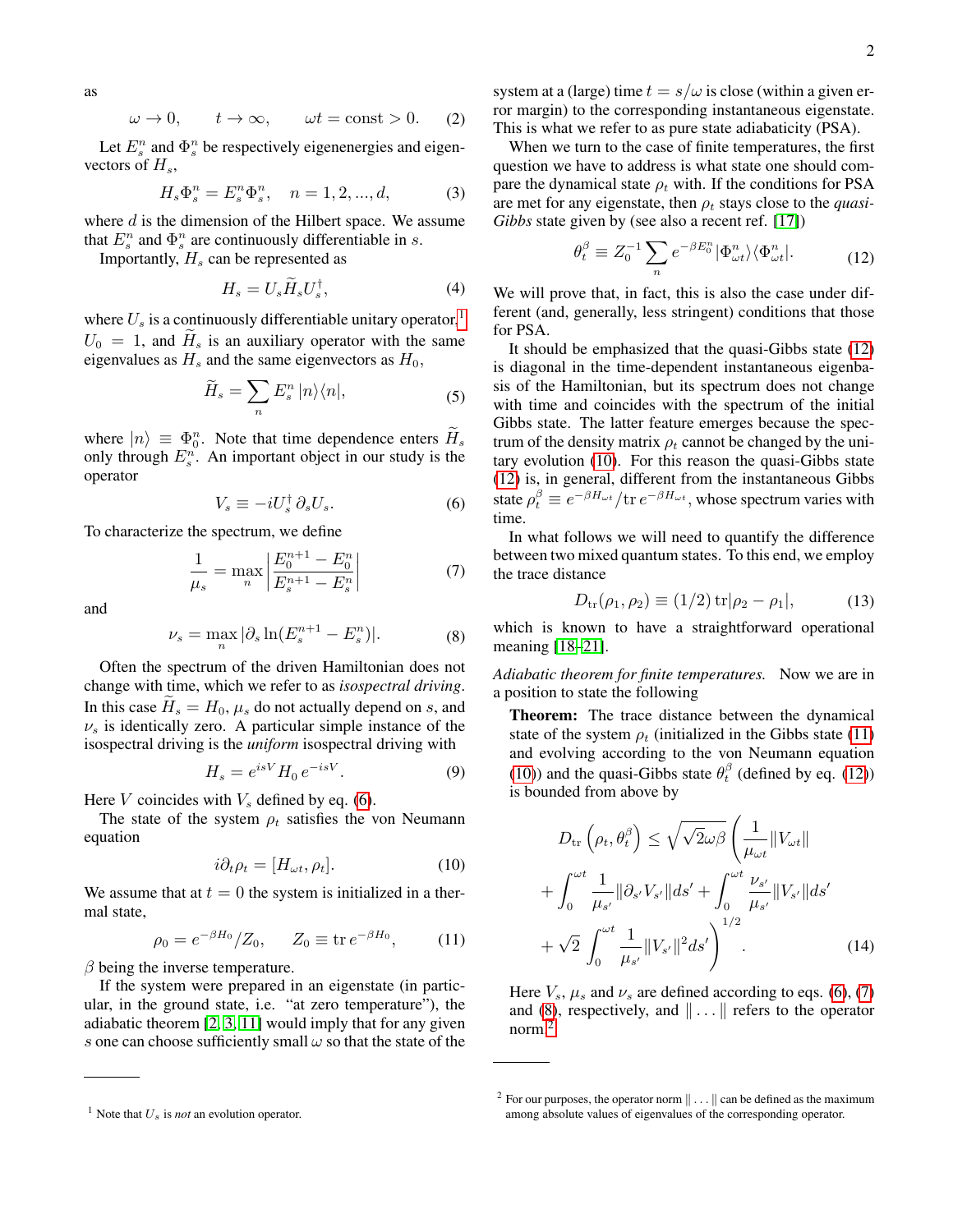This theorem implies that  $\rho_t$  converges to  $\theta_t^{\beta}$  in the adiabatic limit [\(2\)](#page-1-8), provided the term in brackets remains finite. The proof of the theorem can be found in the Supplement [\[16\]](#page-3-14).

Observe that the r.h.s. of the bound [\(14\)](#page-1-9) vanishes in the limit of infinite temperature,  $\beta = 0$ . This is consistent with the simple fact that at the infinite temperature  $\rho_t = \theta_t^{\beta=0} =$  $1/d$ , and the evolution is adiabatic at any driving rate.

The theorem admits a particularly simple form in the case of the uniform isospectral driving [\(9\)](#page-1-10):

Corollary: For the isospectrally and uniformly driven Hamiltonian [\(9\)](#page-1-10) the bound [\(14\)](#page-1-9) reads

<span id="page-2-0"></span>
$$
D_{\text{tr}}\left(\rho_t, \theta_t^{\beta}\right) \leq \sqrt{\sqrt{2}\omega\beta \left\|V\right\| \left(1 + \sqrt{2}\,\omega t \left\|V\right\|\right)}.
$$
\n(15)

The corollary immediately implies that  $\rho_t$  converges to  $\theta_t^{\beta}$  in the adiabatic limit [\(2\)](#page-1-8) whenever  $||V||$  is finite.

Remarkably, energy gaps do not directly enter the bounds [\(14\)](#page-1-9) and [\(15\)](#page-2-0), in contrast to typical sufficient conditions for PSA [\[11\]](#page-3-15) (see, however, [\[22,](#page-3-19) [23\]](#page-3-20)). This is crucial for the robustness of adiabaticity in the thermodynamic limit, since the energy gaps vanish with increasing the system size. The system size may also enter the bounds [\(14\)](#page-1-9) and [\(15\)](#page-2-0) through  $||V_s||$ ,  $||\partial_sV_s||$  and (for the bound [\(14\)](#page-1-9)) through  $\mu_s$ ,  $\nu_s$ . When the above quantities are finite in the thermodynamic limit, the finite temperature adiabaticity survives in this limit even if the PSA fails. Below we consider a many-body system exhibiting such behavior.

*Example.* Consider a thin straight wire with N electrons and a quantum sensor which can be moved around the wire, see Fig. [1.](#page-2-1) We consider a toy model of the sensor consisting of a single quantum spin  $S$  with a magnetic moment  $\mu_{\text{magn}}$  (not to be confused with  $\mu_s$  defined in eq. [\(7\)](#page-1-5)). The interaction between the spin and the electrons is mediated by the magnetic field produced by the electron motion.<sup>[3](#page-2-2)</sup> We consider the case of zero net current of electrons. Still, the interaction persists even in this case due to fluctuations of the current, both classical and quantum. The Hamiltonian of the system reads

$$
H_{\alpha} = H^e + H_{\alpha}^{Se},\tag{16}
$$

where  $H_e$  is the Hamiltonian of electrons (we do not need its explicit form here), and

$$
H_{\alpha}^{Se} = -\frac{\mu_{\text{magn}}}{2\pi r} \mathcal{J}\left(-\sin\alpha \, S_x + \cos\alpha \, S_y\right) \tag{17}
$$

is the Hamiltonian of the magnetic field-mediated interaction between electrons and the spin. Here  $(S_x, S_y, S_z)$  are the components of the spin operator,  $\mathcal J$  is the operator of the electron current,  $r$  is the distance from the sensor to the



<span id="page-2-1"></span>FIG. 1. (Color online) A quantum sensor with a single spin possessing a magnetic moment is moved around a wire along a circular trajectory. The net current through the wire is zero, however the electrons in the wire are still magnetically coupled to the spin due to fluctuations of the current, see eqs. [\(16\)](#page-2-3), [\(17\)](#page-2-4). The manybody adiabaticity of the electron-spin system at finite temperature is robust with respect to increasing the system size (i.e. the length of the wire). In contract, the pure state adiabaticity breaks down in the thermodynamic limit at any finite driving rate.

wire and  $\alpha$  is the polar angle determining the position of the sensor, see Fig. [1.](#page-2-1)

We further assume that the sensor is moved along a circular trajectory around the wire with  $r =$  const and  $\alpha =$  $\omega t$ . Then the Hamiltonian [\(16\)](#page-2-3) can be cast in the form [\(9\)](#page-1-10),  $H_{\alpha} = e^{-i\alpha S_z} H_{\alpha=0} e^{i\alpha S_z}$ , therefore the bound [\(15\)](#page-2-0) with  $V = -S<sub>z</sub>$  applies. This bound implies that it suffices to choose

<span id="page-2-5"></span>
$$
\omega \le \frac{\varepsilon^2}{\sqrt{2}\beta S \left(1 + \sqrt{2}\,\alpha\,S\right)}\tag{18}
$$

<span id="page-2-3"></span>to move the sensor up to the angle  $\alpha$  along the circular trajectory while maintaining adiabaticity with precision  $\varepsilon$ ,  $D_{\text{tr}}\left(\rho_t, \theta_t^{\beta}\right)\Big|_{t=\alpha/\omega} \leq \varepsilon.$ 

<span id="page-2-4"></span>Remarkably, the sufficient adiabatic condition [\(18\)](#page-2-5) does not depend on the number of electrons. Thus the finite temperature adiabaticity is robust in the thermodynamic limit  $N \to \infty$ ,  $L \to \infty$ ,  $A = \text{const}$ ,  $\rho \equiv N/(LA) = \text{const}$ , where  $L$  and  $A$  are, respectively, the length and the cross section of the wire, and  $\rho$  is the number density of electrons in the wire.

In contract, the pure state adiabaticity breaks down in the thermodynamic limit. This can be easily seen if periodic boundary conditions along the z direction are imposed on the electron wave functions. In this case the Hamiltonian [\(16\)](#page-2-3) commutes with the current operator, the latter be-

<span id="page-2-2"></span><sup>&</sup>lt;sup>3</sup> We disregard the magnetic fields of the magnetic moments of electrons.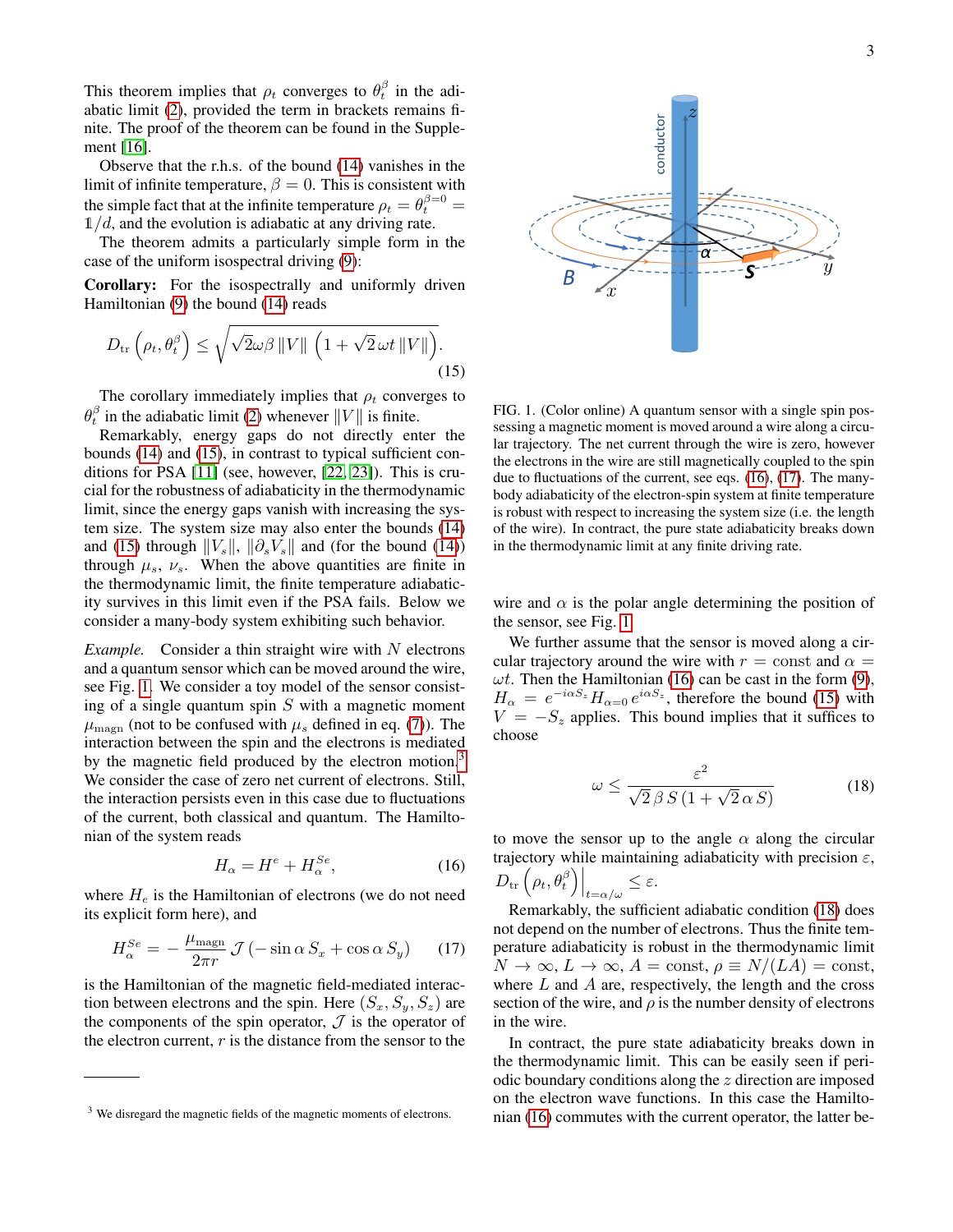<span id="page-3-21"></span>
$$
\mathcal{J} = \frac{e\rho A}{m_e N} P_e,\tag{19}
$$

where  $e$  and  $m_e$  are the charge and the mass of the electron. As a result, the dynamics of the spin is governed by the effective Hamiltonian [\(17\)](#page-2-4), where  $J$  now refers to the eigenvalue of the current operator [\(19\)](#page-3-21) in the eigenstate the system is initialized in. Since in the typical eigenstate from the Gibbs ensemble this eigenvalue is  $O(1/\sqrt{N})$ , the driving rate necessary to maintain the pure state adiabaticity also scales as  $1/\sqrt{N}$  and vanishes in the thermodynamic limit (see a detailed analysis in the Supplement [\[16\]](#page-3-14)).

# *Summary and outlook*

To summarize, we have introduced the notion of finite temperature adiabaticity of an isolated quantum system and proved the finite temperature adiabatic theorem [\(14\)](#page-1-9). The sufficient adiabatic condition which follows from this theorem does not contain energy gaps, in contrast to most of the adiabatic conditions for pure state adiabaticity. This indicates that the finite temperature adiabaticity can be more robust in the thermodynamic limit then the pure state adiabaticity. We confirm this expectation for the specific model [\(16\)](#page-2-3). It should be noted that this robustness is consistent with earlier numerical observations that microcanonical mixed states are more robust to adiabaticity breaking than pure states [\[24\]](#page-3-22).

It should be emphasized that our notion of adiabaticity refers to the many-body state of the system and is different from the notion of local adiabaticity [\[25–](#page-4-0)[31\]](#page-4-1). The latter notion applies to the reduced density matrix of a subsystem coupled to a reservoir. The many-body adiabaticity implies the local adiabaticity, but not vice versa.

A considerable limitation of the bounds [\(14\)](#page-1-9), [\(15\)](#page-2-0) is that they contain the operator norms. For continuous systems operator norms of certain physically relevant operators (e.g. momentum) are infinite, which renders the bounds void. In fact, the operator norm can be replaced by the better behaved thermal averages in *some* of the terms in eqs. [\(14\)](#page-1-9), [\(15\)](#page-2-0), as we discuss in the Supplement [\[16\]](#page-3-14). However, at the moment we are not able to avoid the operator norms altogether, and leave the improvement of the bounds [\(14\)](#page-1-9), [\(15\)](#page-2-0) in this direction for further work.

*Acknowledgements.* We are grateful to V. Dobrovitski for a useful discussion. The work was supported by the Russian Science Foundation under the grant  $N^{\circ}$  17-71-20158.

- <span id="page-3-0"></span>[1] Max Born, "Das adiabatenprinzip in der quantenmeehanik," Zeitschrift für Physik 40, 167 (1926).
- <span id="page-3-1"></span>[2] Max Born and Vladimir Fock, "Beweis des adiabatensatzes," Zeitschrift für Physik  $51$ , 165–180 (1928).
- <span id="page-3-2"></span>[3] Tosio Kato, "On the adiabatic theorem of quantum mechanics," [Journal of the Physical Society of Japan](http://dx.doi.org/10.1143/JPSJ.5.435) 5, 435–439 [\(1950\).](http://dx.doi.org/10.1143/JPSJ.5.435)
- <span id="page-3-3"></span>[4] Joel M Bowman, "Reduced dimensionality theory of quantum reactive scattering," The Journal of Physical Chemistry 95, 4960–4968 (1991).
- <span id="page-3-4"></span>[5] U Gaubatz, P Rudecki, S Schiemann, and K Bergmann, "Population transfer between molecular vibrational levels by stimulated raman scattering with partially overlapping laser fields. a new concept and experimental results," The Journal of Chemical Physics 92, 5363–5376 (1990).
- <span id="page-3-5"></span>[6] Klaas Bergmann, Nikolay V Vitanov, and Bruce W Shore, "Perspective: Stimulated raman adiabatic passage: The status after 25 years," The Journal of chemical physics 142, 170901 (2015).
- <span id="page-3-6"></span>[7] Jan Carl Budich and Björn Trauzettel, "From the adiabatic theorem of quantum mechanics to topological states of matter," physica status solidi (RRL)-Rapid Research Letters 7, 109–129 (2013).
- <span id="page-3-7"></span>[8] DJ Thouless, "Quantization of particle transport," Physical Review B 27, 6083 (1983).
- <span id="page-3-8"></span>[9] M. Fleischhauer and M. D. Lukin, "Quantum memory for photons: Dark-state polaritons," [Phys. Rev. A](http://dx.doi.org/ 10.1103/PhysRevA.65.022314) 65, 022314 [\(2002\).](http://dx.doi.org/ 10.1103/PhysRevA.65.022314)
- <span id="page-3-9"></span>[10] E. Farhi, J. Goldstone, S. Gutmann, J. Lapan, A. Lundgren, and D. Preda, "A quantum adiabatic evolution algorithm applied to random instances of an np-complete problem," [Sci](http://dx.doi.org/ 10.1126/science.1057726)ence 292[, 472 \(2001\).](http://dx.doi.org/ 10.1126/science.1057726)
- <span id="page-3-15"></span>[11] Tameem Albash and Daniel A. Lidar, "Adiabatic quantum computation," [Rev. Mod. Phys.](http://dx.doi.org/10.1103/RevModPhys.90.015002) 90, 015002 (2018).
- <span id="page-3-10"></span>[12] E. Farhi, J. Goldstone, S. Gutmann, and M. Sipser, "Quantum computation by adiabatic evolution," [arXiv:quant](http://arxiv.org/abs/arXiv:quant-ph/0001106)[ph/0001106.](http://arxiv.org/abs/arXiv:quant-ph/0001106)
- <span id="page-3-11"></span>[13] *2D Quantum Metamaterials: Proceedings of the 2018 NIST Workshop)*.
- <span id="page-3-12"></span>[14] John Dirk Walecka Alexander L. Fetter, *[Quantum Theory](http://gen.lib.rus.ec/book/index.php?md5=F701CEC9C051A4A02C9A883ED45650D5) [of Many-Particle Systems](http://gen.lib.rus.ec/book/index.php?md5=F701CEC9C051A4A02C9A883ED45650D5)*, Dover Books on Physics (Dover Publications, 2003).
- <span id="page-3-13"></span>[15] Oleg Lychkovskiy, Oleksandr Gamayun, and Vadim Cheianov, "Time scale for adiabaticity breakdown in driven many-body systems and orthogonality catastrophe," [Phys.](http://dx.doi.org/10.1103/PhysRevLett.119.200401) Rev. Lett. 119[, 200401 \(2017\).](http://dx.doi.org/10.1103/PhysRevLett.119.200401)
- <span id="page-3-14"></span>[16] See the supplementary material to this article for the proof of the finite temperature adiabatic theorem and analysis of the pure state adiabaticity in the spin-electron model.
- <span id="page-3-16"></span>[17] AH Skelt and I D'Amico, "Characterizing adiabaticity in quantum many-body systems at finite temperature," arXiv:2004.05842 (2020).
- <span id="page-3-17"></span>[18] Carl W Helstrom, "Quantum detection and estimation theory," Journal of Statistical Physics 1, 231–252 (1969).
- <span id="page-3-23"></span>[19] A S Holevo, "On quasiequivalence of locally normal states," Theor. Math. Phys. 13[, 1071–1082 \(1972\).](http://dx.doi.org/ 10.1007/BF01035528)
- [20] A S Holevo, "Statistical decision theory for quantum systems," [Journal of multivariate analysis](http://dx.doi.org/ 10.1016/0047-259X(73)90028-6) 3, 337–394 (1973).
- <span id="page-3-18"></span>[21] Mark M Wilde, *Quantum information theory* (Cambridge University Press, 2013).
- <span id="page-3-19"></span>[22] Joseph E Avron and Alexander Elgart, "Adiabatic theorem without a gap condition," Communications in mathematical physics 203, 445–463 (1999).
- <span id="page-3-20"></span>[23] Stefan Teufel, "A note on the adiabatic theorem without gap condition," [Letters in Mathematical Physics](http://dx.doi.org/ 10.1023/A:1014556511004) 58, 261–266 [\(2001\).](http://dx.doi.org/ 10.1023/A:1014556511004)
- <span id="page-3-22"></span>[24] R. Bürkle and J. R. Anglin, "Probabilistic hysteresis in an isolated quantum system: The microscopic onset of irre-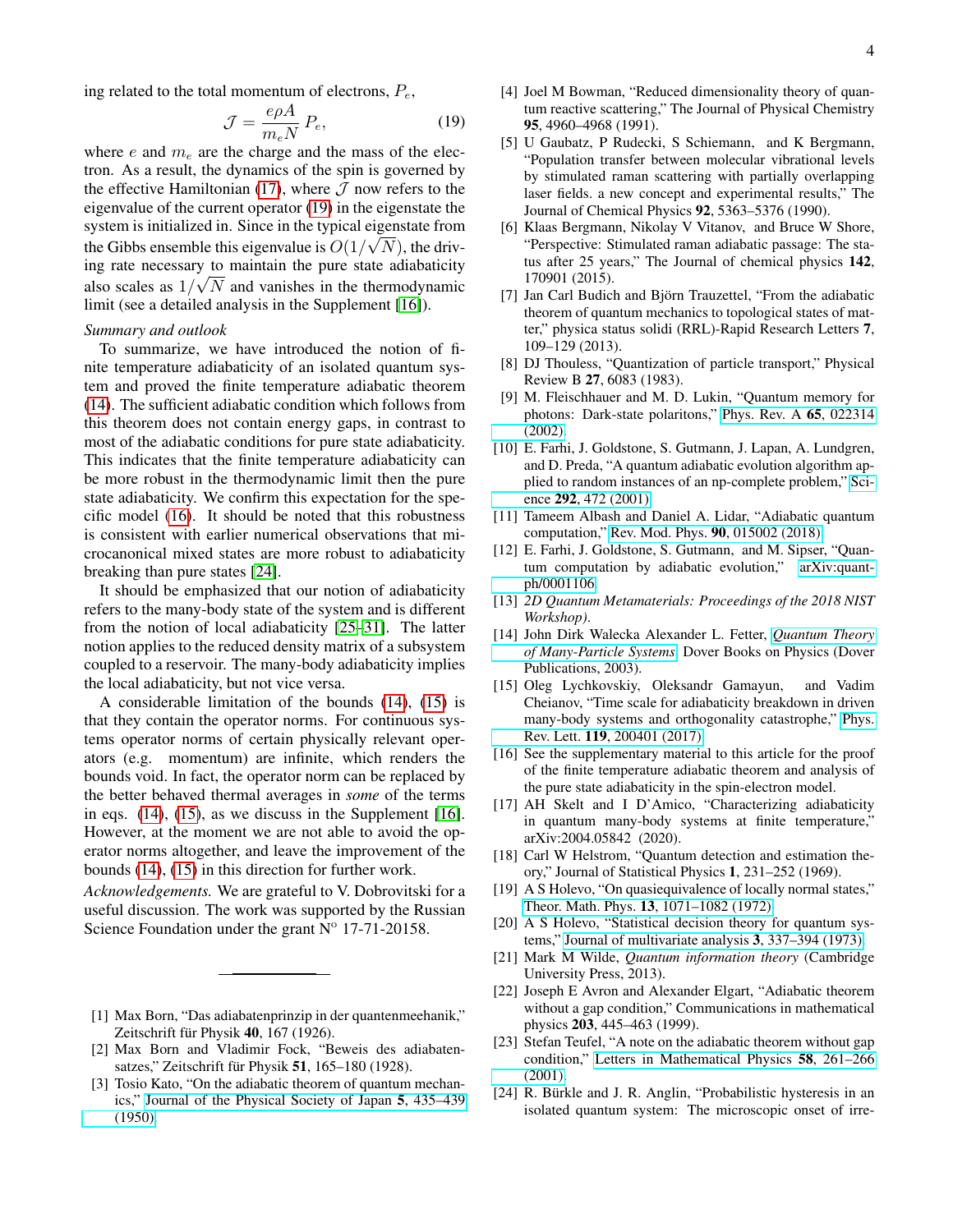versibility from a quantum perspective," [Phys. Rev. A](http://dx.doi.org/ 10.1103/PhysRevA.101.042110) 101, [042110 \(2020\).](http://dx.doi.org/ 10.1103/PhysRevA.101.042110)

- <span id="page-4-0"></span>[25] Walid K. Abou-Salem and Jürg Fröhlich, "Adiabatic theorems and reversible isothermal processes," [Letters in Math](http://dx.doi.org/10.1007/s11005-005-4838-1)ematical Physics 72[, 153–163 \(2005\).](http://dx.doi.org/10.1007/s11005-005-4838-1)
- [26] Walid K. Abou-Salem and Jürg Fröhlich, "Status of the fundamental laws of thermodynamics," [Journal of Statistical](http://dx.doi.org/10.1007/s10955-006-9222-8) Physics 126[, 1045–1068 \(2007\).](http://dx.doi.org/10.1007/s10955-006-9222-8)
- [27] Vojkan Jaksic and Claude-Alain Pillet, "A note on the landauer principle in quantum statistical mechanics," [Journal](http://dx.doi.org/ 10.1063/1.4884475) [of Mathematical Physics](http://dx.doi.org/ 10.1063/1.4884475) 55, 075210 (2014).
- [28] Sven Bachmann, Wojciech De Roeck, and Martin Fraas, "The adiabatic theorem for many-body quantum systems," Phys. Rev. Lett. 119, 060201 (2017).
- [29] Lorenzo Campos Venuti, Tameem Albash, Daniel A. Lidar, and Paolo Zanardi, "Adiabaticity in open quantum systems," Phys. Rev. A 93[, 032118 \(2016\).](http://dx.doi.org/ 10.1103/PhysRevA.93.032118)
- [30] Tristan Benoist, Martin Fraas, Vojkan Jaksic, and Claude-Alain Pillet, "Full statistics of erasure processes: Isothermal adiabatic theory and a statistical landauer principle," [arXiv:1602.00051 \(2016\).](https://arxiv.org/abs/1602.00051)
- <span id="page-4-1"></span>[31] Stefan Teufel, "Non-equilibrium almost-stationary states and linear response for gapped quantum systems," Communications in Mathematical Physics , 1–33 (2019).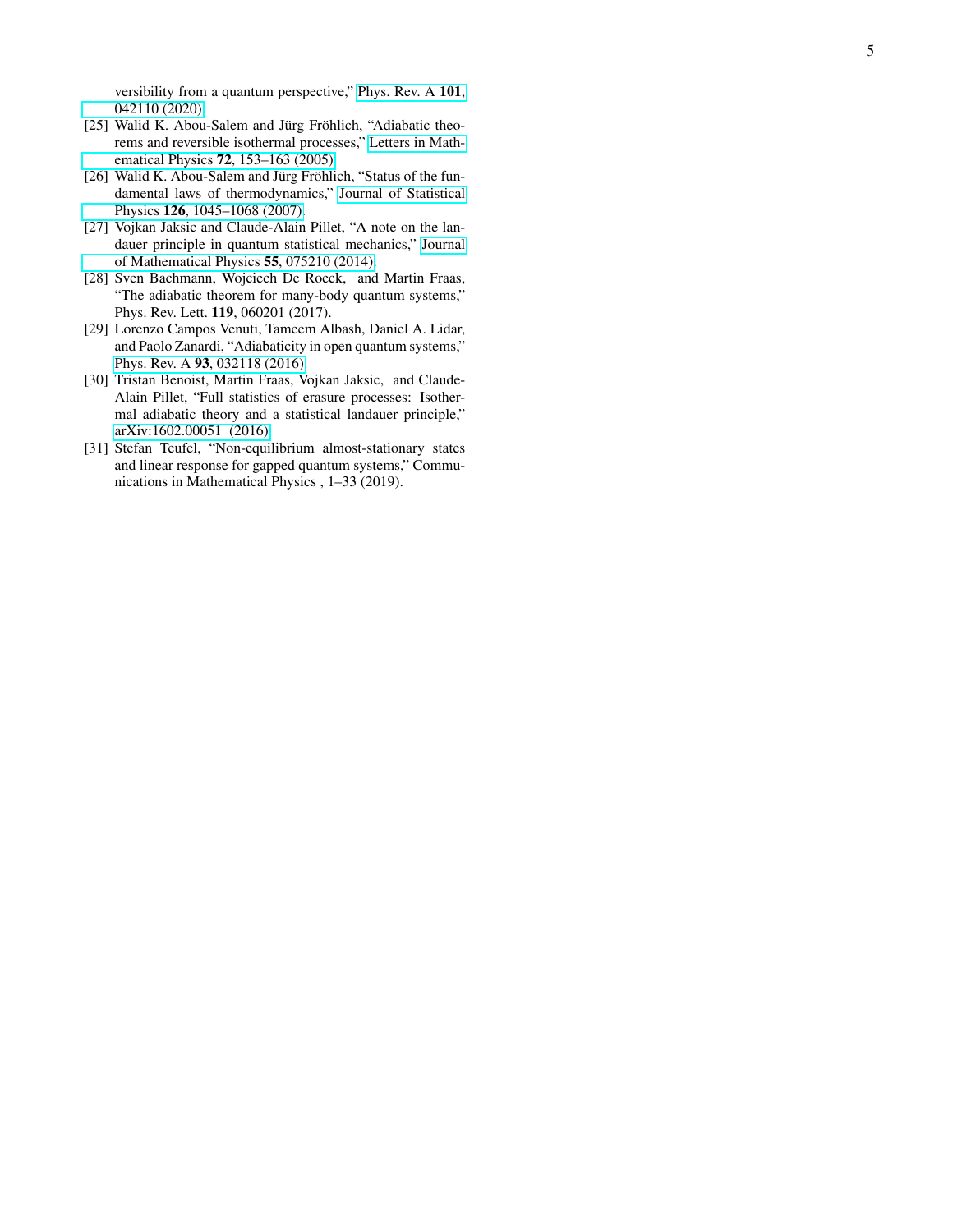# SUPPLEMENTARY MATERIAL

### Properties of  $\mu_s$  and  $\nu_s$

Here we prove a Lemma about  $\mu_s$  and  $\nu_s$  required for the proof of the finite temperature adiabatic theorem. We introduce a shorthand notation

$$
\Delta_{mn}(s) \equiv E_s^m - E_s^n. \tag{S1}
$$

We assume that at a given  $s$  the spectrum is ordered:

$$
\Delta_{mn}(s) \ge 0 \qquad \text{for} \qquad m > n. \tag{S2}
$$

Let us show that  $\mu_s$  and  $\nu_s$  defined respectively by eqs. [\(7\)](#page-1-5) and [\(8\)](#page-1-6) of the main text, satisfy the following

# Lemma:

$$
\frac{1}{\mu(s)} = \max_{1 \le n < m \le d} \left| \frac{\Delta_{mn}(0)}{\Delta_{mn}(s)} \right| \tag{S3}
$$

and

$$
\nu(s) = \max_{1 \le n < m \le d} \left| \frac{\partial_s \Delta_{mn}(s)}{\Delta_{mn}(s)} \right|.
$$
\n(S4)

**Proof:** Consider an arbitrary set of real numbers  $A_n$ ,  $n = 1, 2, \ldots, d$  and introduce

$$
q = \max_{m,n} \left| \frac{A_m - A_n}{E_s^m - E_s^n} \right|.
$$
\n<sup>(S5)</sup>

We are going to prove that in fact

$$
q = \max_{k} \left| \frac{A_{k+1} - A_k}{E_s^{k+1} - E_s^k} \right|.
$$
 (S6)

This equality entails eq. [\(S3\)](#page-1-11) for  $A_n = E_0^n$  and eq. [\(S4\)](#page-1-12) for  $A_n = \partial_s E_s^n$ .

To prove eq. [\(S6\)](#page-1-2), we start from an obvious observation that

$$
q \ge \max_{k} \left| \frac{A_{k+1} - A_k}{E_s^{k+1} - E_s^k} \right|.
$$
\n
$$
(S7)
$$

Let us show that, in fact, the strict inequality is impossible. To this end we assume the opposite, i.e. that

$$
\left|\frac{A_{k+1} - A_k}{E_s^{k+1} - E_s^k}\right| < q \qquad \forall k. \tag{S8}
$$

Then for any  $m > n$  we obtain

$$
|A_m - A_n| = \left| \sum_{k=n}^{m-1} (A_{k+1} - A_k) \right| \le \sum_{k=n}^{m-1} |A_{k+1} - A_k| < q \sum_{k=n}^{m-1} (E_s^{k+1} - E_s^k) = q(E_s^m - E_s^n),\tag{S9}
$$

where the ordering of energies, [\(S2\)](#page-1-8), is used to get rid of the modulus. Eq. [\(S9\)](#page-1-10) is inconsistent with eq. [\(S8\)](#page-1-6). Thus the equality [\(S6\)](#page-1-2) is true, q.e.d.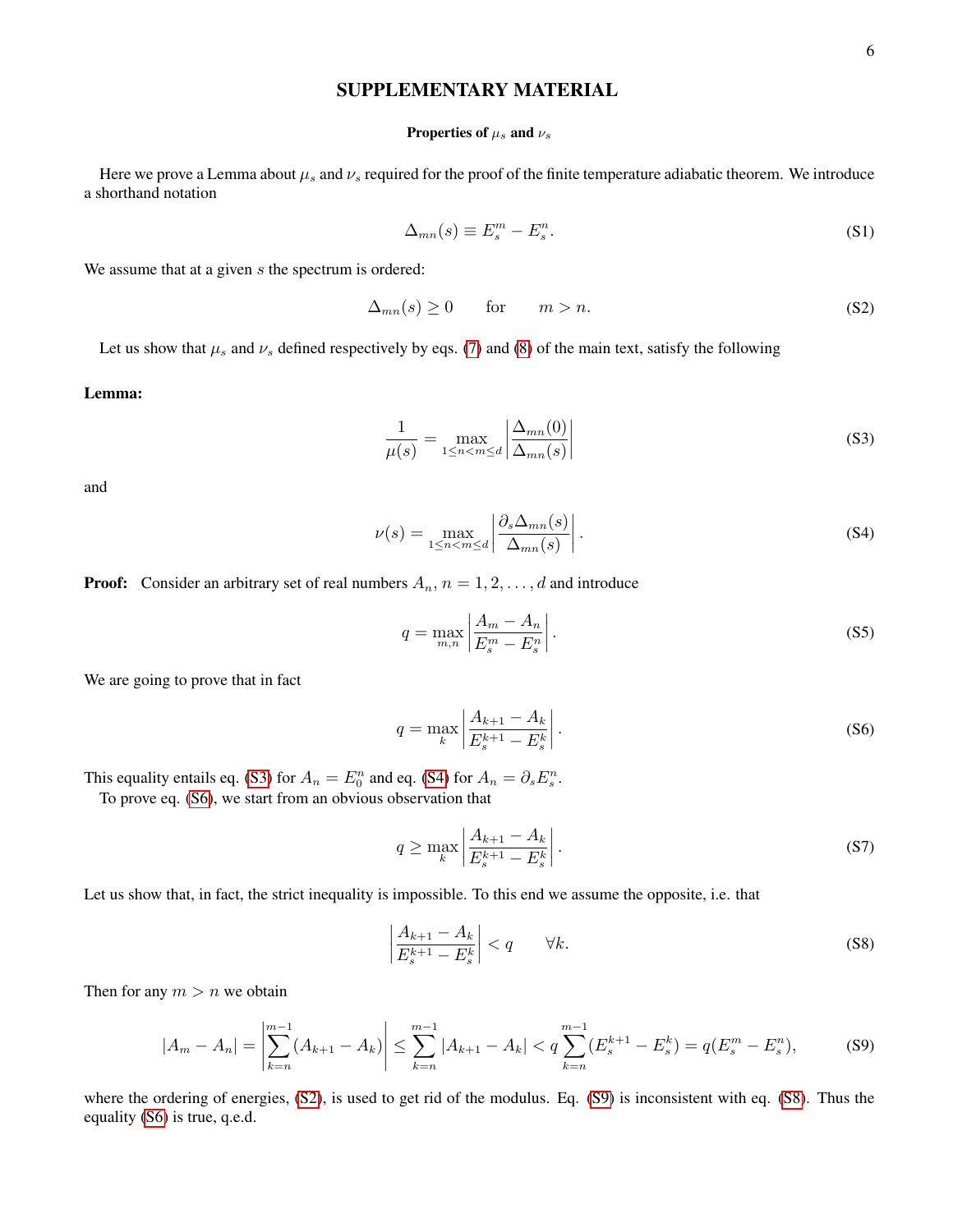### Proof of the finite temperature adiabatic theorem

Here we prove the bound [\(14\)](#page-1-9) from the main text. We introduce

$$
\sigma_t = U_{\omega t}^\dagger \rho_t U_{\omega t},\tag{S10}
$$

which evolves according to

$$
\partial_t \sigma_t = -i[\widetilde{H}_{\omega t} + \omega V_{\omega t}, \sigma_t], \qquad \sigma_0 = e^{-\beta H_0} / Z_0.
$$
 (S11)

We denote by dot the derivative of a function with respect to its argument  $s = \omega t$ . For example,  $\dot{U}_s = \partial_s U_s$ ,  $\dot{U}_{\omega t} =$  $\partial_s U_s|_{s=\omega t}$  but  $\partial_t U_{\omega t} = \omega \dot{U}_{\omega t}$ .

We first estimate the quantity

$$
D \equiv 1 - \text{tr}(\sqrt{\theta_t^{\beta}} \sqrt{\rho_t}) = 1 - \text{tr}(\sqrt{\rho_0} \sqrt{\sigma_t}).
$$
\n(S12)

Note that

$$
\partial_t \sqrt{\sigma_t} = -i[\widetilde{H}_{\omega t} + \omega V_{\omega t}, \sqrt{\sigma_t}].
$$
\n(S13)

Therefore

$$
\partial_t D = -\text{tr}(\sqrt{\rho_0} \partial_t \sqrt{\sigma_t}) = i \frac{1}{\sqrt{Z_0}} \text{tr}(e^{-\beta H_0/2} [\tilde{H}_{\omega t} + \omega V_{\omega t}, \sqrt{\sigma_t}]) = i\omega \frac{1}{\sqrt{Z_0}} \text{tr}([e^{-\beta H_0/2}, V_{\omega t}] \sqrt{\sigma_t})
$$

$$
= \frac{i\omega}{\sqrt{Z_0}} \sum_{n,k} (e^{-\frac{\beta}{2}E_0^n} - e^{-\frac{\beta}{2}E_0^k}) \langle n | V_{\omega t} | k \rangle \langle k | \sqrt{\sigma_t} | n \rangle
$$

$$
= \frac{i\beta\omega}{2\sqrt{Z_0}} \sum_{n,k} f_{nk}(\omega t) \Delta_{nk}(\omega t) \langle n | V_{\omega t} | k \rangle \langle k | \sqrt{\sigma_t} | n \rangle,
$$
(S14)

where  $|n\rangle = |\Phi_0^n\rangle$ ,  $|k\rangle = |\Phi_0^k\rangle$  are eigenstates of  $H_0$  and, consequently, of  $H_{\omega t}$  for arbitrary  $t$ ,  $E_0^n$ ,  $E_0^k$  are eigenenergies of  $H_0$ , and

$$
f_{nk}(\omega t) \equiv \frac{e^{-\frac{\beta}{2}E_0^n} - e^{-\frac{\beta}{2}E_0^k}}{\beta \Delta_{nk}(\omega t)/2} \quad \text{for} \quad n \neq k, \quad f_{nn} = 0. \tag{S15}
$$

Note that we will occasionally drop an argument of the function  $f_{nk}$  when this does not lead to ambiguities.

We notice that

$$
(E_{\omega t}^{n} - E_{\omega t}^{k}) \langle k | \sqrt{\sigma_{t}} | n \rangle = -\langle k | [\widetilde{H}_{\omega t}, \sqrt{\sigma_{t}}] | n \rangle = -i \langle k | \partial_{t} \sqrt{\sigma_{t}} | n \rangle + \omega \langle k | [V_{\omega t}, \sqrt{\sigma_{t}}] | n \rangle. \tag{S16}
$$

Substituting this expression to eq. [\(S14\)](#page-1-9) and integrating it over time one obtains

$$
D = \frac{\beta \omega}{2\sqrt{Z_0}} \sum_{n,k} \int_0^t f_{nk}(\omega t') \langle n | V_{\omega t'} | k \rangle \left( \langle k | \partial_{t'} \sqrt{\sigma_{t'}} | n \rangle + i \omega \langle k | [V_{\omega t'}, \sqrt{\sigma_{t'}}] | n \rangle \right) dt'.
$$
 (S17)

Integrating [\(S17\)](#page-2-4) by parts one gets

$$
D = \frac{\beta \omega}{2\sqrt{Z_0}} \sum_{n,k} \left( f_{nk}(\omega t) \langle n | V_{\omega t} | k \rangle \langle k | \sqrt{\sigma_t} | n \rangle - \omega \int_0^t f_{nk}(\omega t') \langle n | \dot{V}_{\omega t'} | k \rangle \langle k | \sqrt{\sigma_{t'}} | n \rangle dt' \right. \\
\left. + \omega \int_0^t f_{nk}(\omega t') \langle n | V_{\omega t'} | k \rangle \frac{\dot{\Delta}_{nk}(\omega t')}{\Delta_{nk}(\omega t')} \langle k | \sqrt{\sigma_{t'}} | n \rangle dt' + i\omega \int_0^t f_{nk}(\omega t') \langle n | V_{\omega t'} | k \rangle \langle k | [V_{\omega t'}, \sqrt{\sigma_{t'}}] | n \rangle dt' \right) \\
= \frac{\beta \omega}{2\sqrt{Z_0}} (K_1 + K_2 + K_3 + K_4),
$$
\n(S18)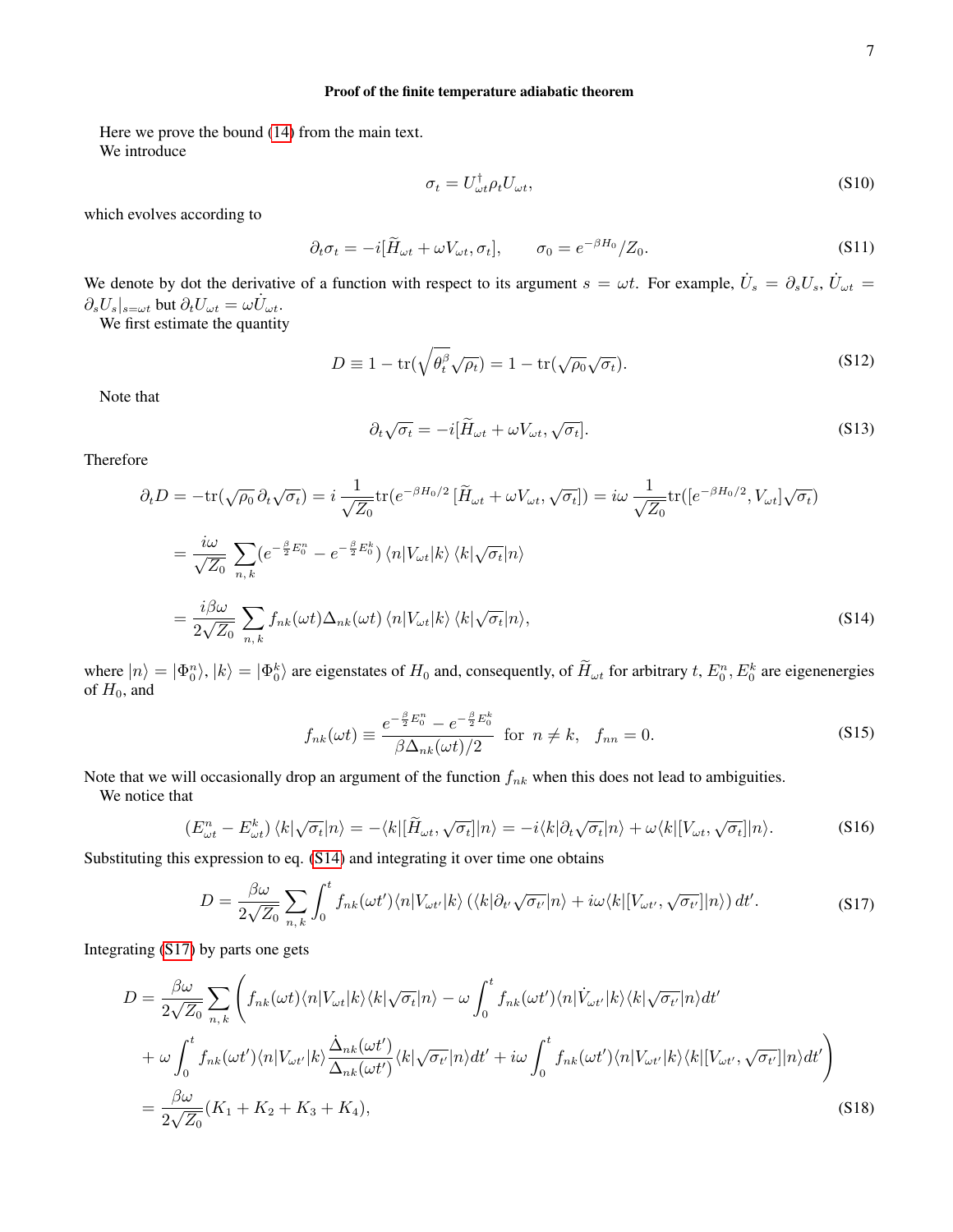where we us  $\dot{f}_{nk}(\omega t) = -f_{nk}(\omega t) \dot{\Delta}_{nk}(\omega t) / \Delta_{nk}(\omega t)$  and

$$
K_1 = \sum_{n,k} f_{nk}(\omega t) \langle n | V_{\omega t} | k \rangle \langle k | \sqrt{\sigma_t} | n \rangle \tag{S19}
$$

$$
K_2 = -\omega \sum_{n,k} \int_0^t f_{nk}(\omega t') \langle n | \dot{V}_{\omega t'} | k \rangle \langle k | \sqrt{\sigma_{t'}} | n \rangle dt'
$$
 (S20)

$$
K_3 = \omega \sum_{n,k} \int_0^t f_{nk}(\omega t') \langle n | V_{\omega t'} | k \rangle \frac{\dot{\Delta}_{nk}(\omega t')}{\Delta_{nk}(\omega t')} \langle k | \sqrt{\sigma_{t'}} | n \rangle dt' \tag{S21}
$$

$$
K_4 = i\omega \sum_{n,k} \int_0^t f_{nk}(\omega t') \langle n | V_{\omega t'} | k \rangle \langle k | [V_{\omega t'}, \sqrt{\sigma_{t'}}] | n \rangle dt'
$$
 (S22)

Obviously,

<span id="page-7-3"></span>
$$
|D| \le \frac{\beta \omega}{2\sqrt{Z_0}}(|K_1| + |K_2| + |K_3| + |K_4|). \tag{S23}
$$

Let us estimate  $|K_1|$ :

$$
|K_1| \leq \left(\sum_{n,k} f_{nk}^2 \langle n|V_{\omega t}|k\rangle \langle k|V_{\omega t}|n\rangle\right)^{1/2} \left(\sum_{n,k} \langle k|\sqrt{\sigma_t}|n\rangle \langle n|\sqrt{\sigma_t}|k\rangle\right)^{1/2}.\tag{S24}
$$

The term in the second bracket reads

$$
\sum_{n,k} \langle k | \sqrt{\sigma_t} | n \rangle \langle n | \sqrt{\sigma_t} | k \rangle = \text{tr} \sigma_t = \text{tr} \rho_0 = 1.
$$
 (S25)

To estimate the first term we need to estimate  $f_{nk}^2$ :

<span id="page-7-0"></span>
$$
f_{nk}^2(\omega t) = \left(\frac{e^{-\frac{\beta}{2}E_0^n} - e^{-\frac{\beta}{2}E_0^k}}{\beta(E_0^n - E_0^k)/2} \frac{\Delta_{nk}(0)}{\Delta_{nk}(\omega t')}\right)^2 \le \left(\frac{e^{-\frac{\beta}{2}E_0^n} - e^{-\frac{\beta}{2}E_0^k}}{\beta(E_0^n - E_0^k)/2}\right)^2 \frac{1}{\mu^2(\omega t)},
$$
(S26)

where eq. [\(S3\)](#page-1-11) is used to establish the inequality. Further, by the Lagrange's Mean Value Theorem there exists  $a \in (0,1)$ such that

<span id="page-7-1"></span>
$$
\left(\frac{e^{-\frac{\beta}{2}E_0^n} - e^{-\frac{\beta}{2}E_0^k}}{\beta(E_0^n - E_0^k)/2}\right)^2 = e^{-\beta(aE_0^n + (1-a)E_0^k)} \le e^{-\beta \min\{E_0^n, E_0^k\}} \le e^{-\beta E_0^n} + e^{-\beta E_0^k}, \quad n \neq k. \tag{S27}
$$

Combining inequalities [\(S26\)](#page-7-0) and [\(S27\)](#page-7-1) and extending them to the trivial case  $n = k$  (where  $f_{nn} = 0$  by definition [\(S15\)](#page-2-0)) we get

$$
f_{nk}^2(\omega t) \le \frac{1}{\mu^2(\omega t)} \left( e^{-\beta E_0^n} + e^{-\beta E_0^k} \right). \tag{S28}
$$

We use this bound to proceed further:

<span id="page-7-2"></span>
$$
\sum_{n,k} f_{nk}^2 \langle n | V_{\omega t} | k \rangle \langle k | V_{\omega t} | n \rangle
$$
\n
$$
\leq \frac{1}{\mu^2(\omega t)} \sum_{n,k} \left( e^{-\beta E_0^n} \langle n | V_{\omega t} | k \rangle \langle k | V_{\omega t} | n \rangle + e^{-\beta E_0^k} \langle n | V_{\omega t} | k \rangle \langle k | V_{\omega t} | n \rangle \right)
$$
\n
$$
= \frac{1}{\mu^2(\omega t)} \sum_{n,k} \left( \langle n | V_{\omega t} | k \rangle \langle k | V_{\omega t} e^{-\beta H_0} | n \rangle + \langle n | V_{\omega t} | k \rangle \langle k | e^{-\beta H_0} V_{\omega t} | n \rangle \right)
$$
\n
$$
= 2 \frac{1}{\mu^2(\omega t)} \text{tr}(V_{\omega t}^2 e^{-\beta H_0}) \tag{S29}
$$

Next use the inequality

$$
|\mathrm{tr} AB| \leqslant \|A\|\mathrm{tr} B,\tag{S30}
$$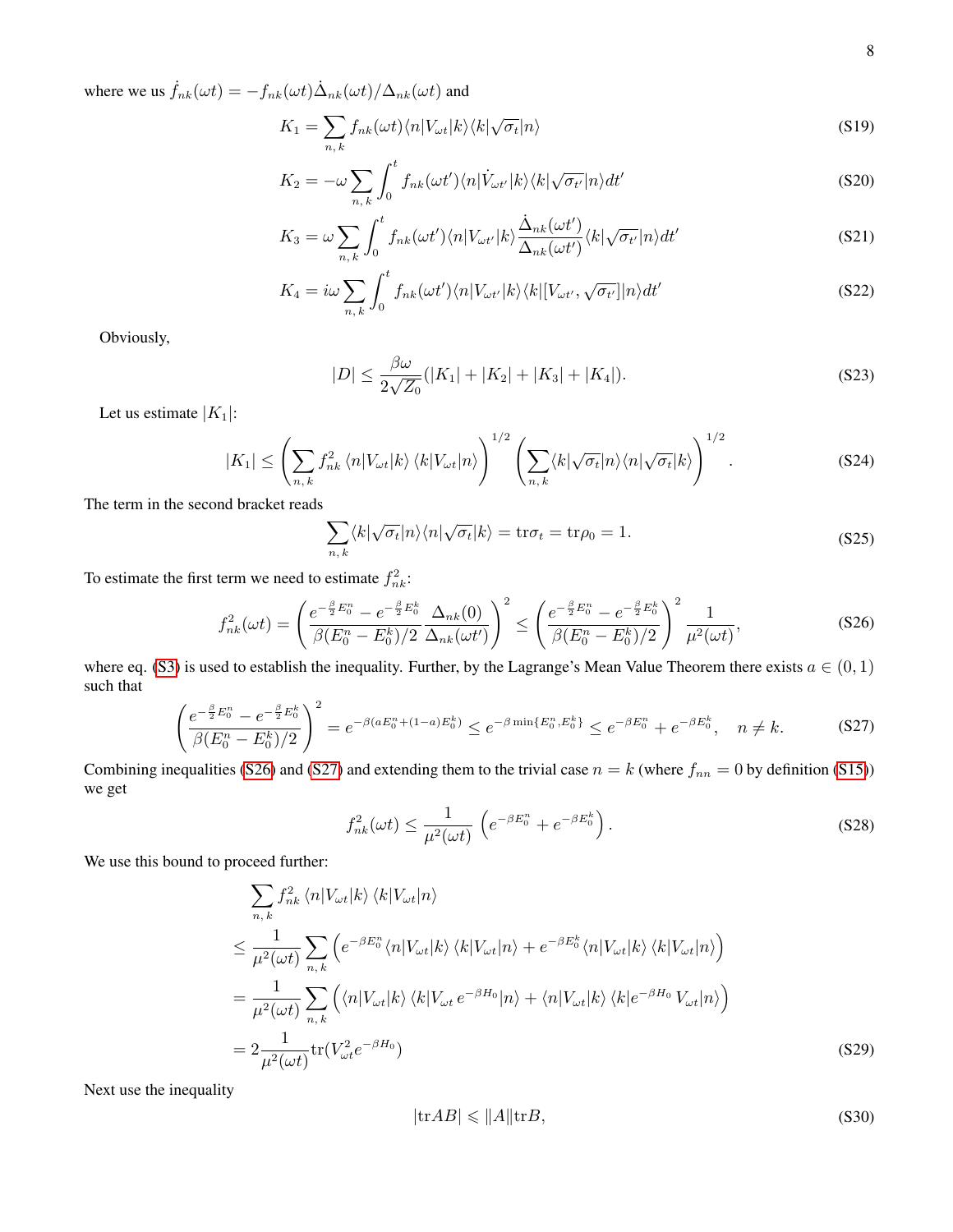valid for any  $B > 0$  and diagonalisable A (be reminded that  $\Vert ... \Vert$  stands for the operator norm), to obtain

$$
\text{tr}V_{\omega t}^2 e^{-\beta H_0} \le \|V_{\omega t}^2\| \text{ tr } e^{-\beta H_0}.
$$
 (S31)

Finally

<span id="page-8-0"></span>
$$
|K_1| \le \sqrt{2Z_0} \frac{1}{\mu_{\omega t}} \|V_{\omega t}\|.
$$
 (S32)

 $K_2$  can be bounded in an analogous way:

$$
\left| \sum_{n,k} f_{nk}(\omega t') \langle n | \dot{V}_{\omega t'} | k \rangle \langle k | \sqrt{\sigma_{t'}} | n \rangle \right| \leq \sqrt{2Z_0} \frac{1}{\mu_{\omega t'}} || \dot{V}_{\omega t'} || \tag{S33}
$$

and

$$
|K_2| \le \omega \sqrt{2Z_0} \int_0^t \frac{1}{\mu_{\omega t'}} \|\dot{V}_{\omega t'}\| dt' = \sqrt{2Z_0} \int_0^{\omega t} \frac{1}{\mu_{s'}} \|\dot{V}_{s'}\| ds'.
$$
 (S34)

Let us estimate  $|K_3|$ :

$$
|K_3| \leq \int_0^t \left( \sum_{n,k} f_{nk}^2 \left( \frac{\dot{\Delta}_{nk}(\omega t')}{\Delta_{nk}(\omega t')} \right)^2 \langle n | V_{\omega t'} | k \rangle \langle k | V_{\omega t} | n \rangle \right)^{1/2} \left( \sum_{n,k} \langle k | \sqrt{\sigma_{t'}} | n \rangle \langle n | \sqrt{\sigma_{t'}} | k \rangle \right)^{1/2} dt', \tag{S35}
$$

$$
f_{nk}^2(\omega t')\left(\frac{\dot{\Delta}_{nk}(\omega t')}{\Delta_{nk}(\omega t')}\right)^2 = \left(\frac{e^{-\frac{\beta}{2}E_0^n} - e^{-\frac{\beta}{2}E_0^k}}{\beta(E_0^n - E_0^k)/2} \frac{\Delta_{nk}(0)\dot{\Delta}_{nk}(\omega t')}{\Delta_{nk}^2(\omega t')}\right)^2 \le \frac{\nu^2(\omega t')}{\mu^2(\omega t')} (e^{-\beta E_0^n} + e^{-\beta E_0^k}),\tag{S36}
$$

where eqs.  $(S3)$ ,  $(S4)$  are used to establish the inequality. Thus we obtain

$$
|K_3| \le \sqrt{2Z_0} \int_0^{\omega t} \frac{\nu_{s'}}{\mu_{s'}} \|V_{s'}\| ds' \tag{S37}
$$

Finally, let us estimate  $K_4$ :

$$
|K_4| \leq \omega \int_0^t dt' \left( \sum_{n,k} f_{nk}^2 \langle n | V_{\omega t'} | k \rangle \langle k | V_{\omega t'} | n \rangle \right)^{1/2} \left( \sum_{n,k} \langle k | [V_{\omega t'}, \sqrt{\sigma_{t'}}] | n \rangle \langle n | [\sqrt{\sigma_{t'}}, V_{\omega t'}] | k \rangle \right)^{1/2}.
$$
 (S38)

The term in the first bracket has been already bounded, see eq. [\(S29\)](#page-7-2). The term in the second bracket reads

$$
\text{tr}[V_{\omega t'}, \sqrt{\sigma_{t'}}] \left[ \sqrt{\sigma_{t'}}, V_{\omega t'} \right] = 2 \, \text{tr} V_{\omega t'}^2 \sigma_{t'} - 2 \, \text{tr} \left( \sigma_{t'}^{1/4} V_{\omega t'} \sigma_{t'}^{1/4} \right)^2 \le 2 \| V_{\omega t'}^2 \| \, \text{tr} \sigma_t = 2 \| V_{\omega t'} \|^2, \tag{S39}
$$

and we get

<span id="page-8-1"></span>
$$
|K_4| \le 2\sqrt{Z_0} \,\omega \int_0^t \frac{1}{\mu_{\omega t'}} \|V_{\omega t'}\|^2 dt' = 2\sqrt{Z_0} \int_0^{\omega t} \frac{1}{\mu_{s'}} \|V_{s'}\|^2 ds'.
$$
 (S40)

Finally we collect all pieces  $(S32)$ – $(S40)$  together and bound D according to eq.  $(S23)$ :

<span id="page-8-2"></span>
$$
D \leq \frac{\omega \beta}{\sqrt{2}} \left( \frac{1}{\mu_{\omega t}} \|V_{\omega t}\| + \int_0^{\omega t} \frac{1}{\mu(t')} \|\partial_{t'} V_{t'}\| dt' + \int_0^{\omega t} \frac{\nu(t')}{\mu(t')} \|V_{t'}\| dt' + \sqrt{2} \int_0^{\omega t} \frac{1}{\mu(t')} \|V_{t'}\|^2 dt' \right). \tag{S41}
$$

The last thing we need to do is to connect D with the trace distance  $D_{tr}(\rho_t, \theta_t^{\beta})$ . This can be done thanks to the inequality proven in [\[19\]](#page-3-23) which reads

<span id="page-8-3"></span>
$$
D_{\text{tr}}\left(\rho_{1},\rho_{2}\right) \leq \sqrt{1-\left(\text{tr}\sqrt{\rho}_{1}\sqrt{\rho}_{2}\right)^{2}} \leq \sqrt{2D}.\tag{S42}
$$

Eq. [\(14\)](#page-1-9) of the main text follows from eqs. [\(S41\)](#page-8-2) and [\(S42\)](#page-8-3), q.e.d.

As was mentioned in the main text, the presence of operator norms in the final result makes the bound inapplicable in the cases where V or  $\dot{V}$  are unbounded operators. In fact, the operator norms are superficial for estimating  $K_1, K_2$  and  $K_3$ above and can be substituted by thermal averages with respect to the initial Gibbs state. For  $K_1$  this can be seen from the eq. [\(S29\)](#page-7-2), and analogously for  $K_2$  and  $K_3$ . However, we were not able to avoid the operator norm when estimating  $K_4$ .